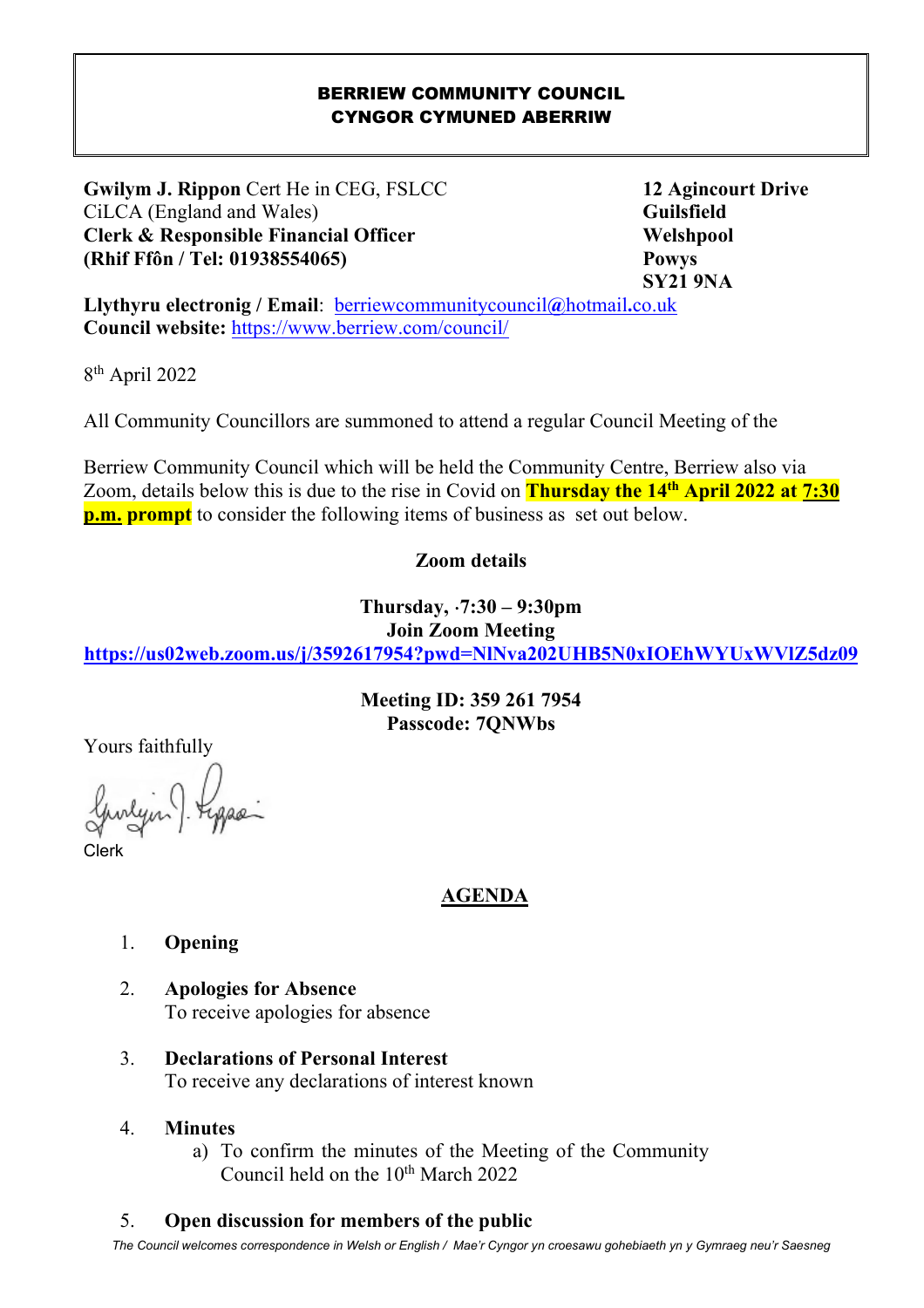Time is set aside set for public participation to ask questions, make statements etc. on items on the agenda (*limited to 5 minutes per person)*. The public however **must not** take part at any other time during the meeting

To receive a presentation from Michael Lewis of Powys County Council speak to the Community Council about the provision of fibre broadband

## 6. **Chair's update**

## 7. **Information from the minutes**

Update on matters previously discussed and any outstanding actions

### 8. **Planning**

To receive the following Planning Applications:

1. 22/0521/DIS

Application to discharge conditions 3, 13 and 17 attached to permission 21/1472/FUL | Luggy Brook Cottage Red Lane Berriew Welshpool SY21 8AS

2. 22/0420/DIS

Application to discharge condition 14 of planning approval 19/1410/FUL in relation to highway improvement work | Groes Y Garreg Berriew Welshpool SY21 8AU

3. 22/0447/HH

Application to construct a two storey extension, single storey garden room, insertion of dorma windows and internal alterations | Dolargau House Berriew Welshpool Powys SY21 8BQ

4. 22/0404/FUL

Application for the conversion of former agricultural building to dwelling house and alteration to existing access | Brunant Berriew Welshpool Powys SY21 8QY

### 9. **Finance**

- 1. To note the Bank reconciliation
- 2. To agree the accounts 2021-2022
- 3. To appoint I. Selkirk as the internal Auditor for 2021-2022
- 4. To agree the invoices for payment.
	- a. HMRC £16.40p
- For information
	- b. Hafren Dyfrdwy £62.04p (S111 Local Government Act 1972)